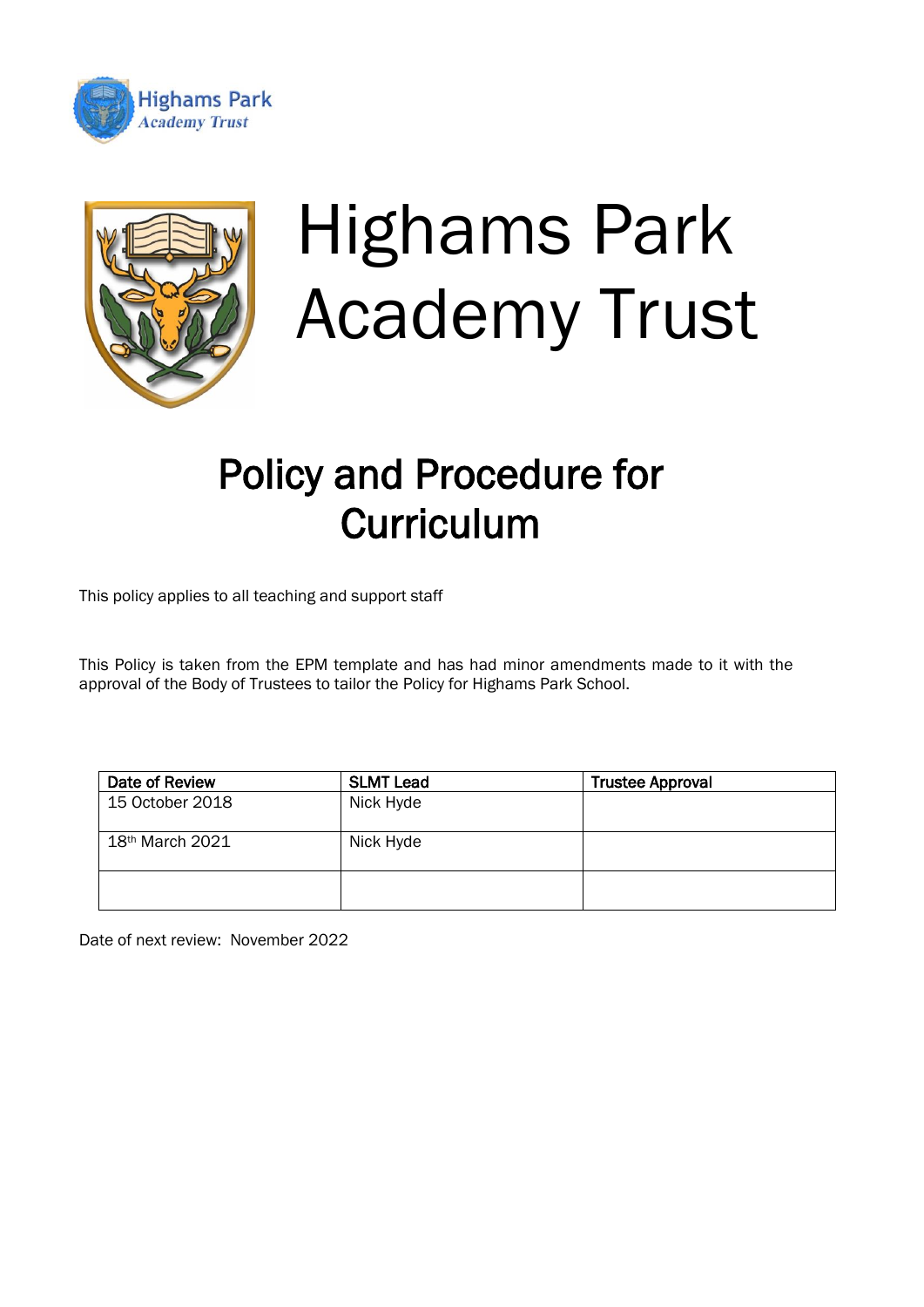

# **Highams Park School**

Highams Park School is a learning environment at the heart of its community. We promote care and respect and expect high standards in all aspects of Academy life.

Our aim is to meet the needs of young people in Waltham Forest preparing them for adult and working life in the 21st century.

## **School Values**

We believe the values expressed in the list below best sum up the spirit and ethos of the school and act as a set of guiding principles steering the school in the right direction.

We aim to:

- Remain a fully comprehensive mixed 11-18 local school providing a broad and balanced curriculum;
- Ensure high standards of work, behaviour, dress and achievement for all students;
- Develop cheerful, hardworking, honest and well behaved, fit and healthy young adults;
- Ensure a safe learning environment where all are valued;
- Ensure equality of opportunity for all;
- Produce people willing and able to play an active and positive role in a rapidly changing world;
- Develop students' sense of respect for themselves and others;
- Provide opportunities for students to develop their own spiritual and moral capacities;
- Promote students' appreciation of their own and other cultures;
- Encourage students to accept their responsibilities to themselves, the school, and the local and wider communities;
- Continue to develop as an important part of the local community;
- Develop continually as an organisation committed to learning for students, staff and the local community.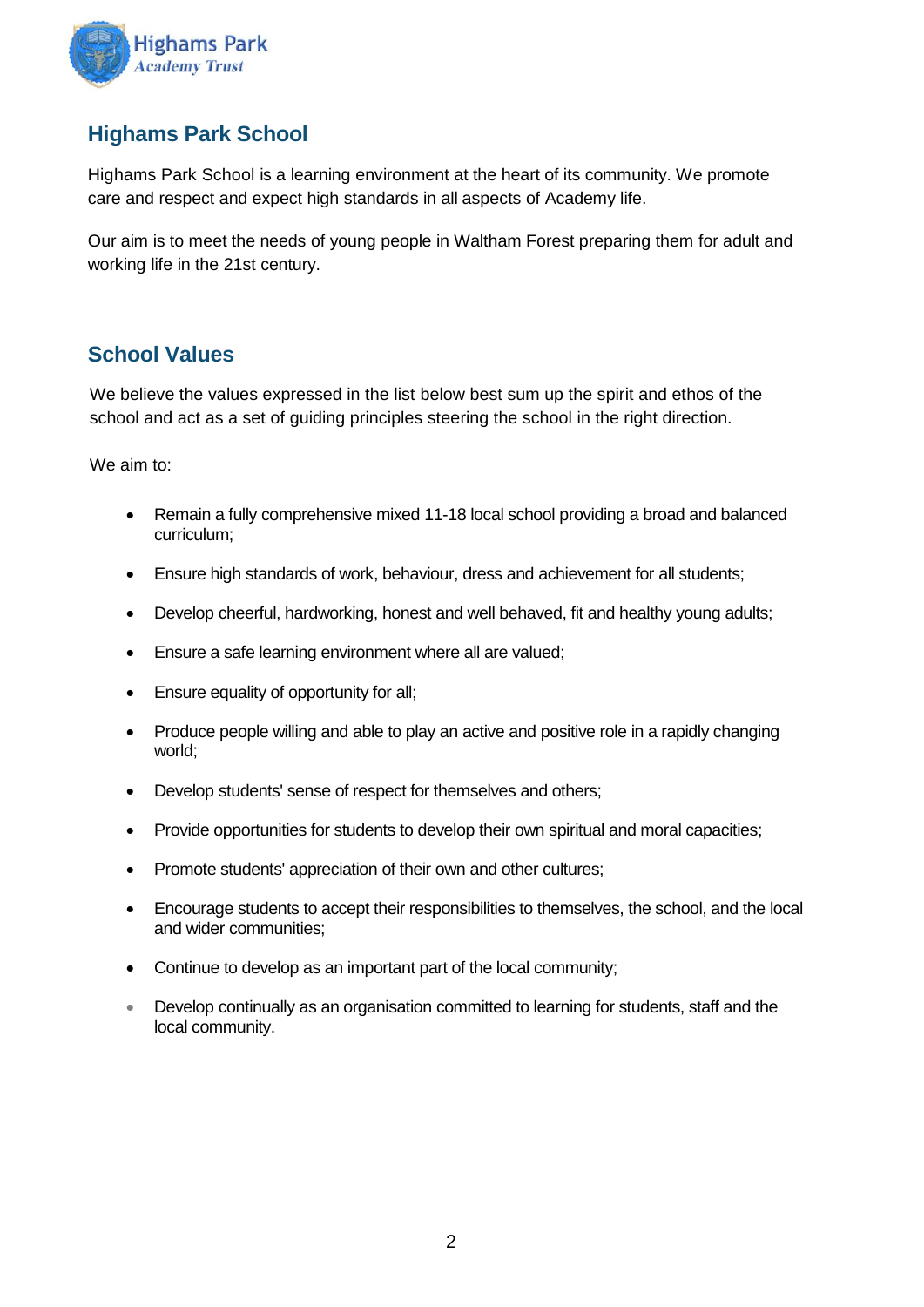

# **Curriculum Policy Aims**

Highams Park School's curriculum policy is based on the following aims, to:

- Have students at its heart, putting their interests above those of the institution.
- Have a curriculum that is fit for purpose, offering differentiation and personalisation.
- Be a centre of excellence in learning and teaching.
- Prepare all students for a successful adult and working life in a 21st century global society.
- Exceed national standards in achievement, attainment and progression.
- Be committed to excellence and continuous improvement.
- Nurture the talents of all and celebrate success.
- Work with Primary Schools to ease transition.
- Involve the community.
- Involve parents/carers.
- Be in a learning environment that is above all else inspiring.

### **Curriculum**

#### **1. Curriculum aims**

The curriculum should inspire and challenge all learners and prepare them for the future. The academy's aim is to develop a coherent curriculum that builds on young people's experiences in the primary phase and that helps all young people to become successful learners, confident individuals and responsible citizens.

Specifically, the Curriculum Intent is to enable our students to:

- achieve high standards and make good/excellent progress.
- enable those not achieving age-related expectations to narrow the gap and catch up with their peers.
- have and be able to use high quality personal, learning and thinking skills (plts) and become independent learners.
- have and be able to use high quality functional skills, including key literacy, numeracy and ICT skills.
- be challenged and stretched to achieve their potential.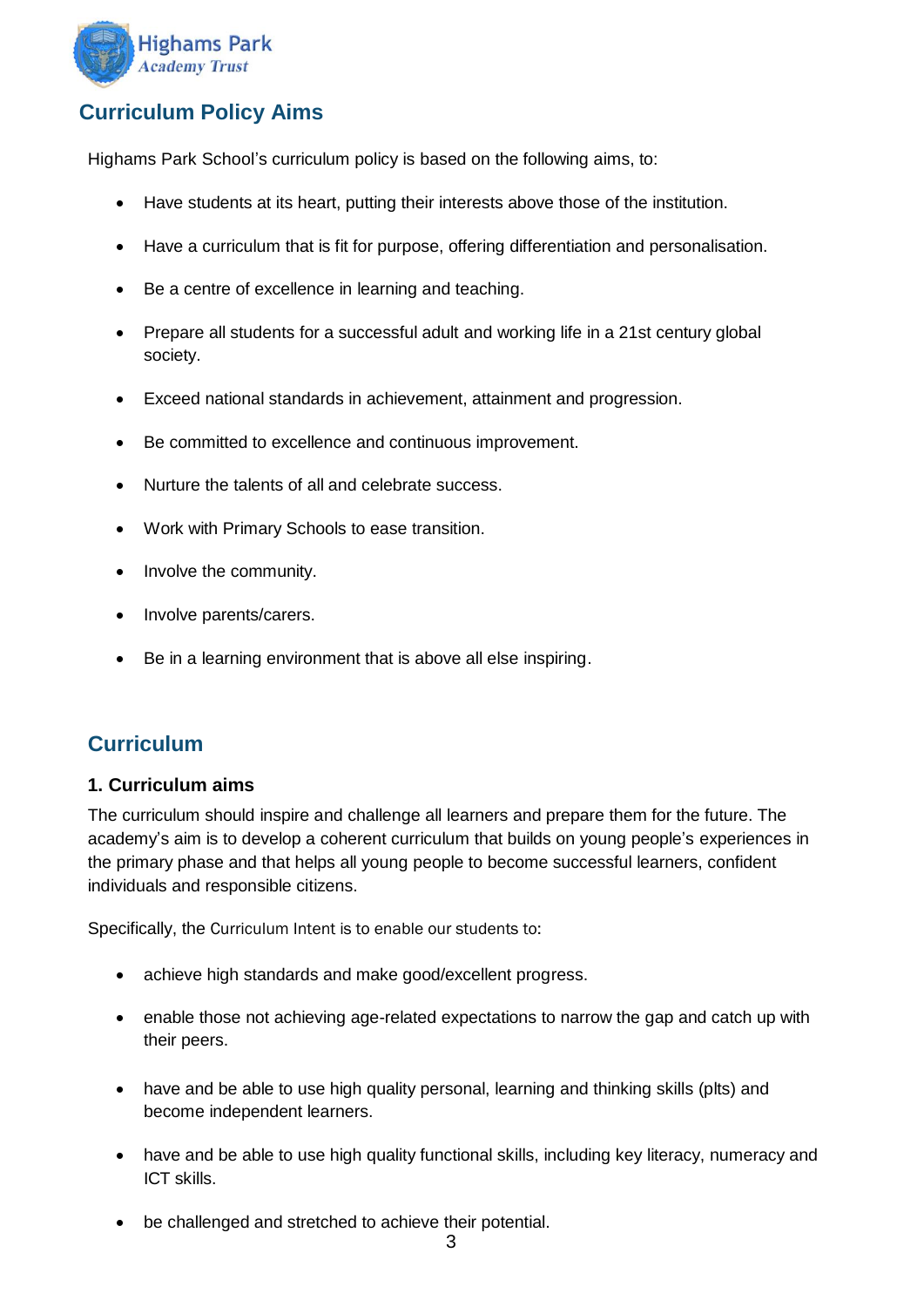

- enjoy and be committed to learning, to 19 and beyond.
- value their learning outside of the curriculum and relate to the taught curriculum.

#### **2. The curriculum outcomes (Impact)**

Highams Park School's curriculum will:

- lead to qualifications that are of worth for employers and for entry to higher education.
- fulfil statutory requirements.
- enable students to fulfil their potential.
- meet the needs of young people of all abilities at the academy.
- provide equal access for all students to a full range of learning experiences beyond statutory guidelines.
- prepare students to make informed and appropriate choices at the end of ks3, ks4 and beyond.
- help students develop lively, enquiring minds, an ability to question and argue rationally and an ability to apply themselves to tasks and physical skills.
- include the following characteristics: breadth, balance, relevance, differentiation, progression, continuity and coherence.
- ensure continuity and progression within the academy and between phases of education, increasing students' choice during their academy career.
- help students to use language and number effectively.
- help students develop personal moral values, respect for religious values and tolerance of other races' beliefs and ways of life.
- help students understand the world in which they live.
- develop the core skills of numeracy and literacy and develop the personal, learning and thinking skills of all students.
- provide a post-16 route which provides a "bridging year" between level 2 and level 3 qualifications. This will allow students an additional year of study to prepare more thoroughly in order to follow the post-16 courses on offer.
- benefit other secondary and primary schools in the area.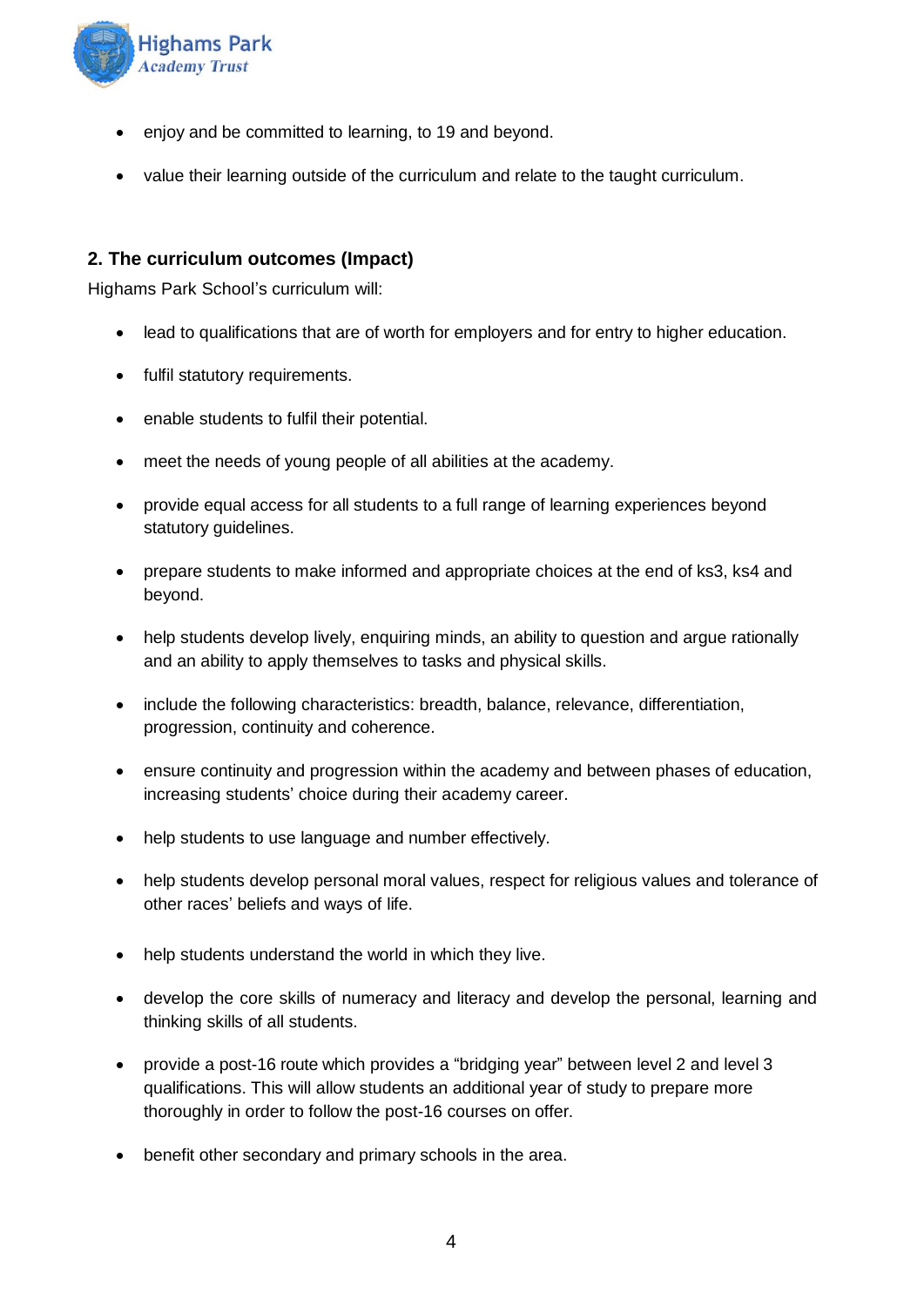

#### **3. Roles and responsibilities**

#### **The Board of Trustees will ensure that:**

- the senior leadership team is held to account in terms of the provision of a suitable curriculum that has supporting the needs of students and developing their academic knowledge and personal character as its prime motive.
- ensure the curriculum enables good progress to be made at both and individual level and a whole school level in all subject areas.
- the SLMT keep the board of trustees fully informed of all curricula developments
- they consider the advice of the principal when approving this curriculum policy and when setting statutory and non-statutory targets.
- progress towards annual statutory targets is monitored.
- it contributes to decision making about the curriculum.

#### **The Principal will ensure that:**

- all statutory elements of the curriculum, and those subjects which the academy chooses to offer, have aims and objectives which reflect the aims of the academy and indicate how the needs of individual students will be met. This will include how the subject will be taught and assessed.
- the amount of time provided for teaching the curriculum is adequate.
- where appropriate, the individual needs of some students are met by permanent or temporary disapplication from the national curriculum.
- the procedures for assessment meet all legal requirements and students and their parents receive information to show how much progress the students are making and what is required to help them improve.
- the board of trustees is fully involved in decision making processes that relate to the breadth and balance of the curriculum.
- the board of trustees is advised on statutory targets in order to make informed decisions.
- The board of trustees will ensure that:
- it considers the advice of the principal when approving this curriculum policy and when setting statutory and non-statutory targets.
- progress towards annual statutory targets is monitored.
- it contributes to decision making about the curriculum.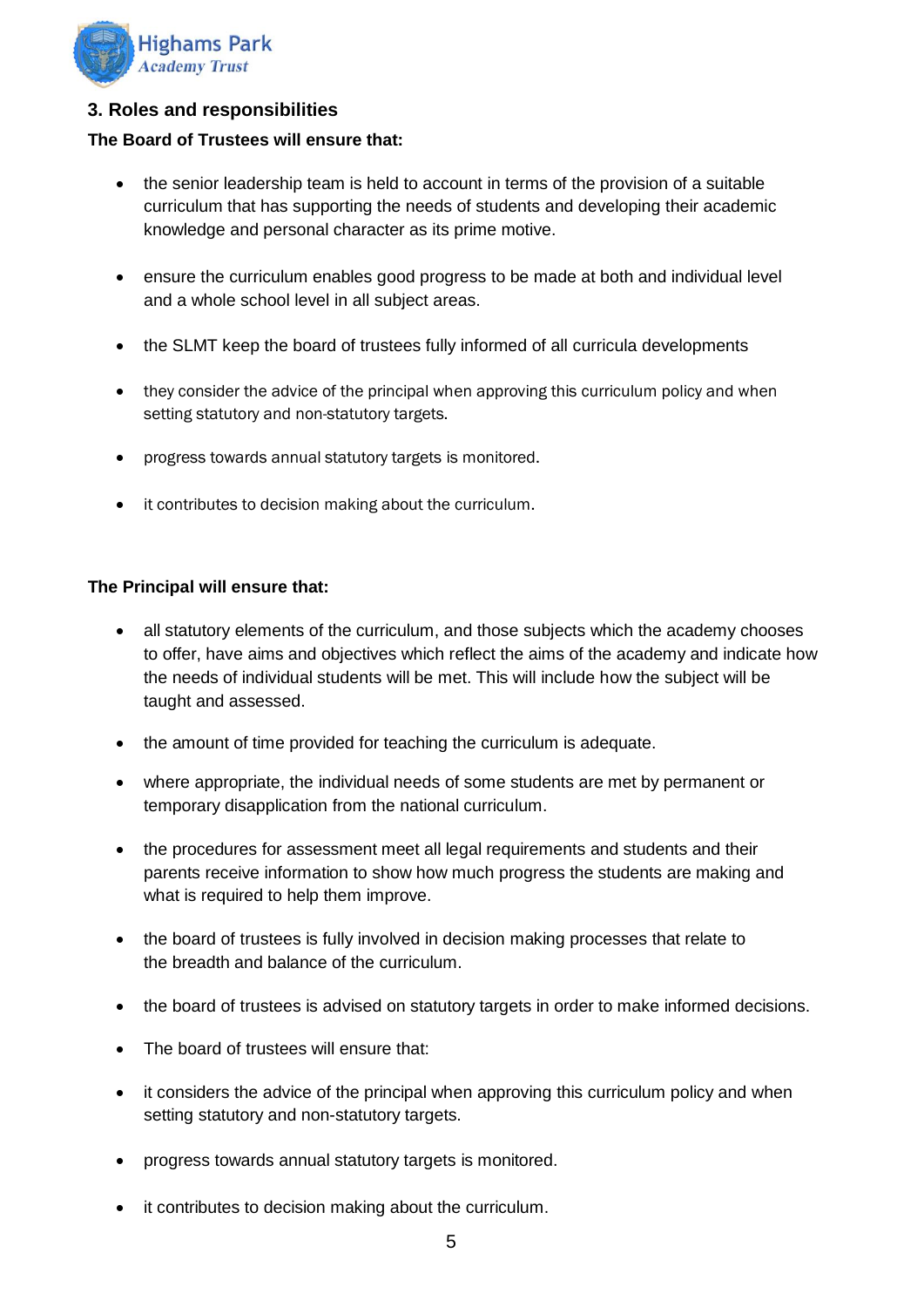

#### **Deputy Principals in charge of KS3, KS4 and KS5 will ensure that:**

- they have an oversight of curriculum structure and delivery (Curriculum Implementation) within their key stage
- detailed and up-to-date schemes of work are in place for the delivery of courses within their key stage.
- schemes of work are monitored and reviewed on a regular basis.
- levels of attainment and rates of progression are discussed with HOD / KS coordinators on a regular basis and that actions are taken where necessary to improve these.

#### **Heads of Department and key stage coordinators will ensure that:**

- long term planning is in place for all courses. Such schemes of work will be designed using the academy pro-forma and will contain curriculum detail on: context, expectations, key skills, learning objectives, learning outcomes, learning activities, differentiation and resources.
- schemes of work encourage progression at least in line with national standards.
- there is consistency in terms of curriculum delivery (Implementation). Schemes of work should be in place and be used by all staff delivering a particular course.
- appropriate awarding bodies and courses are selected so that they best meet the learning needs of our students.
- where necessary an appropriate combination of qualifications or alternative qualifications can be offered which best suit the needs of learners
- assessment is appropriate to the course and the students following particular courses. There should be consistency of approach towards assessment.
- they keep the appropriate key stage SLMT member informed of proposed changes to curriculum delivery.
- all relevant information/data is shared with the SIMS team. This includes meeting deadlines related to exam entries etc.
- student performance data is reviewed on a regular basis to ensure that any necessary changes in terms of curriculum delivery are planned and carried out in a timely fashion.
- they share best practice with other colleagues in terms of curriculum design and delivery.
- oversee CPDL needs with regard to curriculum planning and delivery within their area of responsibility.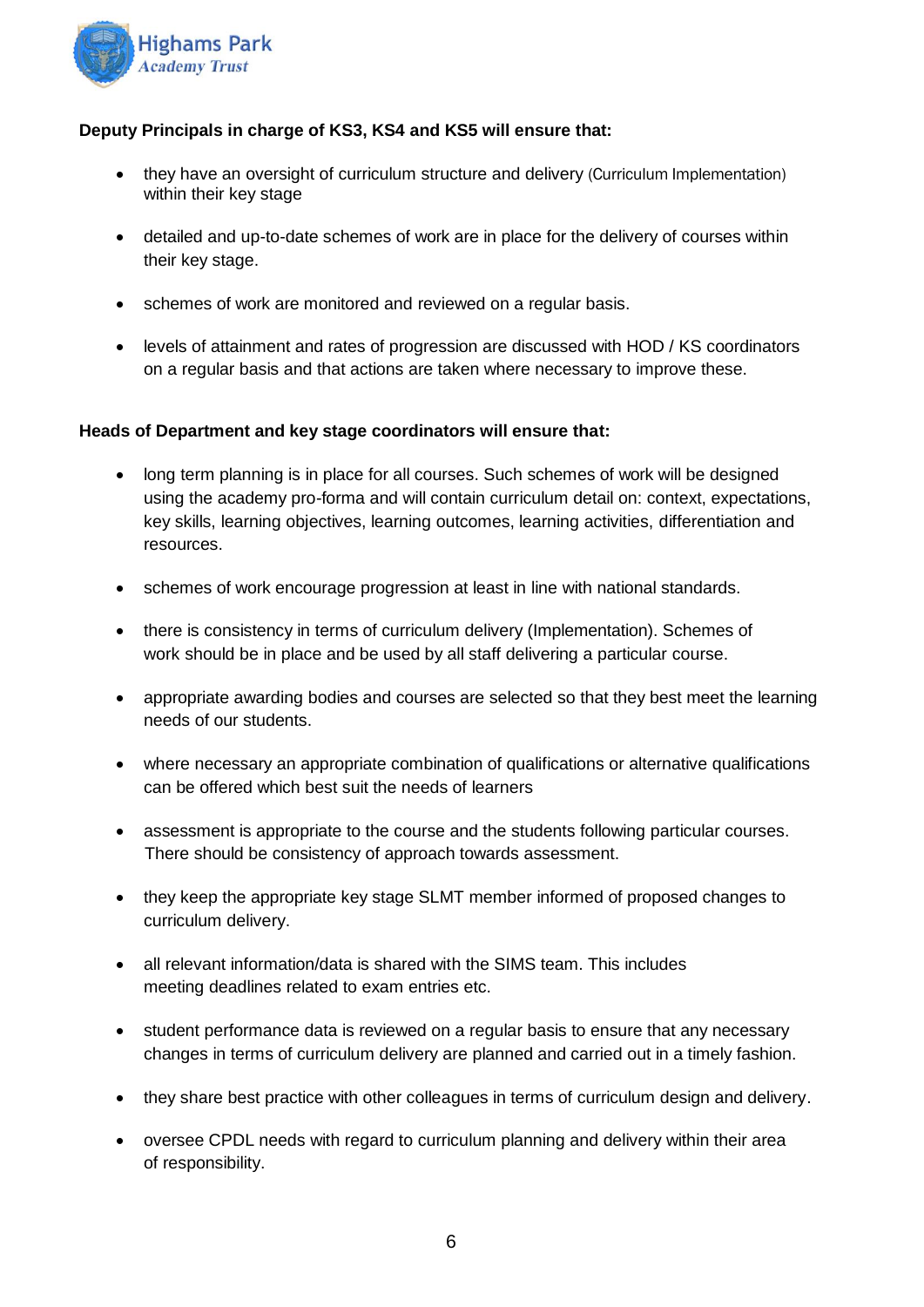

#### **Teaching staff and learning support staff will:**

- ensure that the academy curriculum is implemented in accordance with this policy.
- keep up to date with developments in their subjects.
- have access to, and be able to interpret, data on each student to inform the design of the curriculum in order that it best meets the needs of each cohort of students.
- share and exchange information about best practice amongst their colleagues in different schools and through external networks, resulting in a dynamic and relevant curriculum.
- participate in high quality professional development, working with other teachers to develop their skills in understanding the learning needs of their students and how best to address those needs and engage them.
- work in partnership with other agencies to provide an appropriate range of curriculum opportunities.

#### **Students will:**

- be treated as partners in their learning, contributing to the design of the curriculum.
- have their individual needs addressed, both within the academy and extending beyond the classroom into the family and community through a curriculum which offers breadth, support and challenge.
- be given additional support if they start to fall behind in their learning, helping them get back on track quickly.
- receive co-ordinated support to enable them to make the appropriate curriculum choices at key stages 4 and 5.

#### **Parents will:**

- be consulted about their children's learning and in planning their future education.
- be confident that their child is receiving a high quality education that is designed to meet their learning needs and which will equip them with the skills they need to thrive throughout their lives.
- be informed about the curriculum on offer and understand the rationale behind it.

#### **4. Monitoring, evalution and review**

The board of trustees will receive an annual report from the deputy principal on:

- the standards reached in each subject compared with national and local benchmarks.
- the standards achieved at the end of each key stage taking into account any important